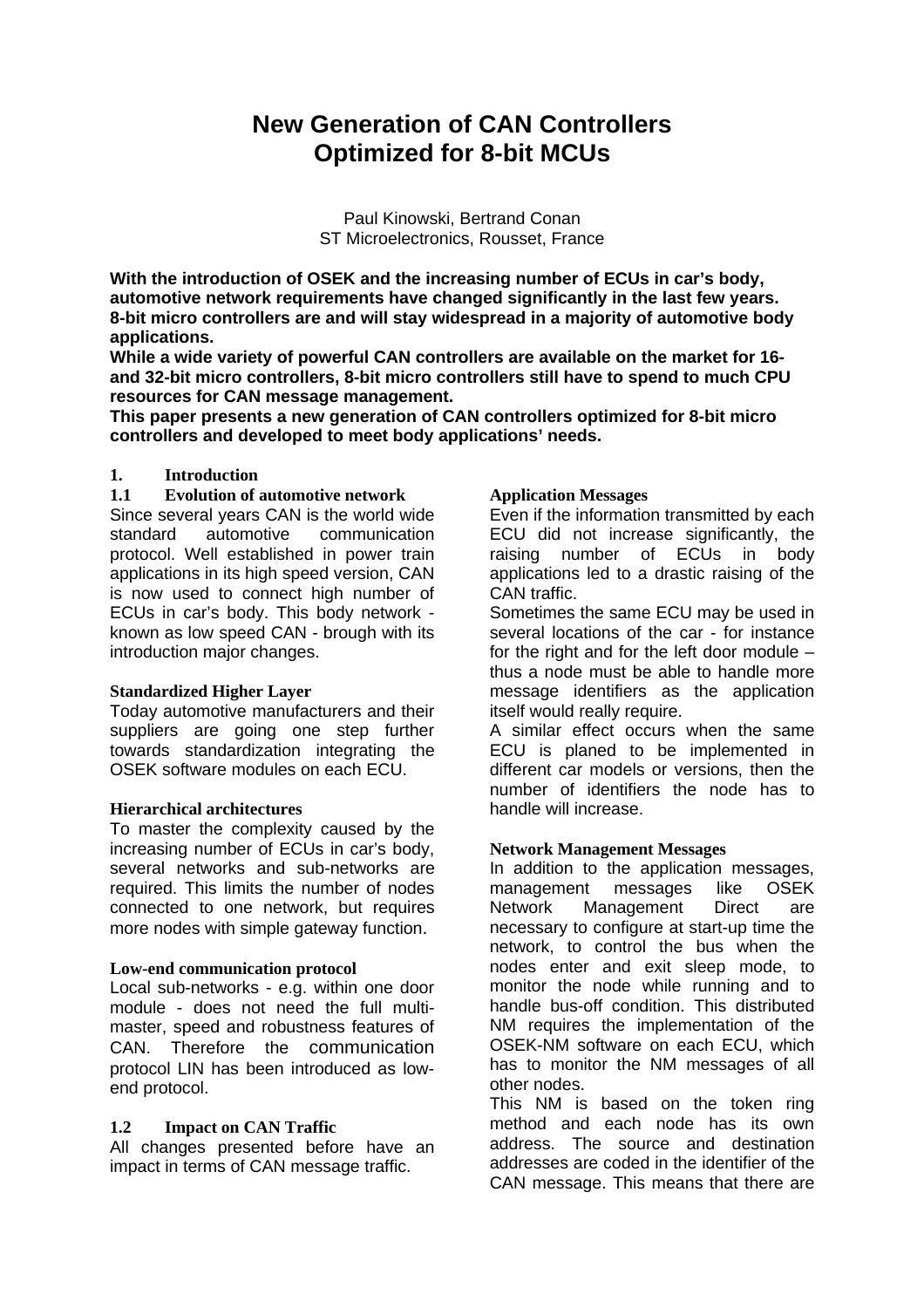as many identifiers needed for the NM as nodes in the network.

### **Diagnosis Messages**

For diagnosis purposes each ECU must be accessible to external diagnosis tools. According to ISO 15765-1 and 2 these diagnosis services are now implemented via CAN. These services require their own CAN messages.

### **1.3 Impact on CAN Controllers**

As the introduction of networks modified strongly automotive application implementations, respectively modern network architectures changed the requirements to the CAN controllers. The paragraphs before showed clearly that the resource requirements increased in particular on the receiver side:

- ß Huge number of identifiers on the bus
- ß High number of identifiers to handle
- ß Various types of messages

### **Nothing New In 8-bit CAN World?**

While many CAN controllers for 16- and 32-bit micro controllers have been recently developed in order to satisfy these new requirements, most of the CAN controllers implemented on 8-bit micro controllers do not provide the required hardware to support these new functions efficiently. Therefore software solutions are usually implemented consuming CPU resources and making the application less independent from the CAN bus traffic.

### **Task Of The Whole CAN Interface**

Considering the receiver part of the CAN interface following tasks have to be performed:

- Message checking, error handling and acknowledgement. This task is completely done by the CAN protocol implemented in all CAN controllers
- Message filtering signals relevant receptions to the application and discards the other ones. This task is partially done by hardware but software filtering is often needed. The CPU resources consumed for software filtering depends on the CAN bus traffic. This means that the ECU performance is influenced by events not related to the application. This can make the modification of an entire

system or the integration of the ECU in another network very critical.

- Identifier recognition. Once a message has passed through the filters its content must be identified in order to compute the destination address the data must be stored to.
- Signals extraction. To optimize the bandwidth usage of the CAN bus, the signals are concatenated to have more data transmitted in each message. Thus on message reception the application must extract the signals it is interested in.
- Signals storage in RAM

### **2. CAN Controller Solutions**

### **2.1 Trade-off between costs and efficiency**

Nowaday CAN controllers can be classified in two main families:

BasicCAN

This approach provides only few mailboxes for message transmission and reception. This solution allows very compact implementations on silicon. Advantages:

> o Really cost effective and therefore well suited to 8-bit micro controllers

Drawbacks:

- o Requires CPU resources for filtering, identifier recognition and signal storage
- o High software real-time constraint on message reception
- **FullCAN**

This approach provides more mailboxes as messages to handle. In the past 16 mailboxes was sufficient, today 32 or 64 are standard.

Advantages:

- Autonomous message filtering
- Static identifier per mailbox

Drawbacks:

- 16 mailboxes not sufficient for body applications
- 32 mailboxes to expensive for 8-bit micro controller
- Static usage of mailboxes not efficient in body application.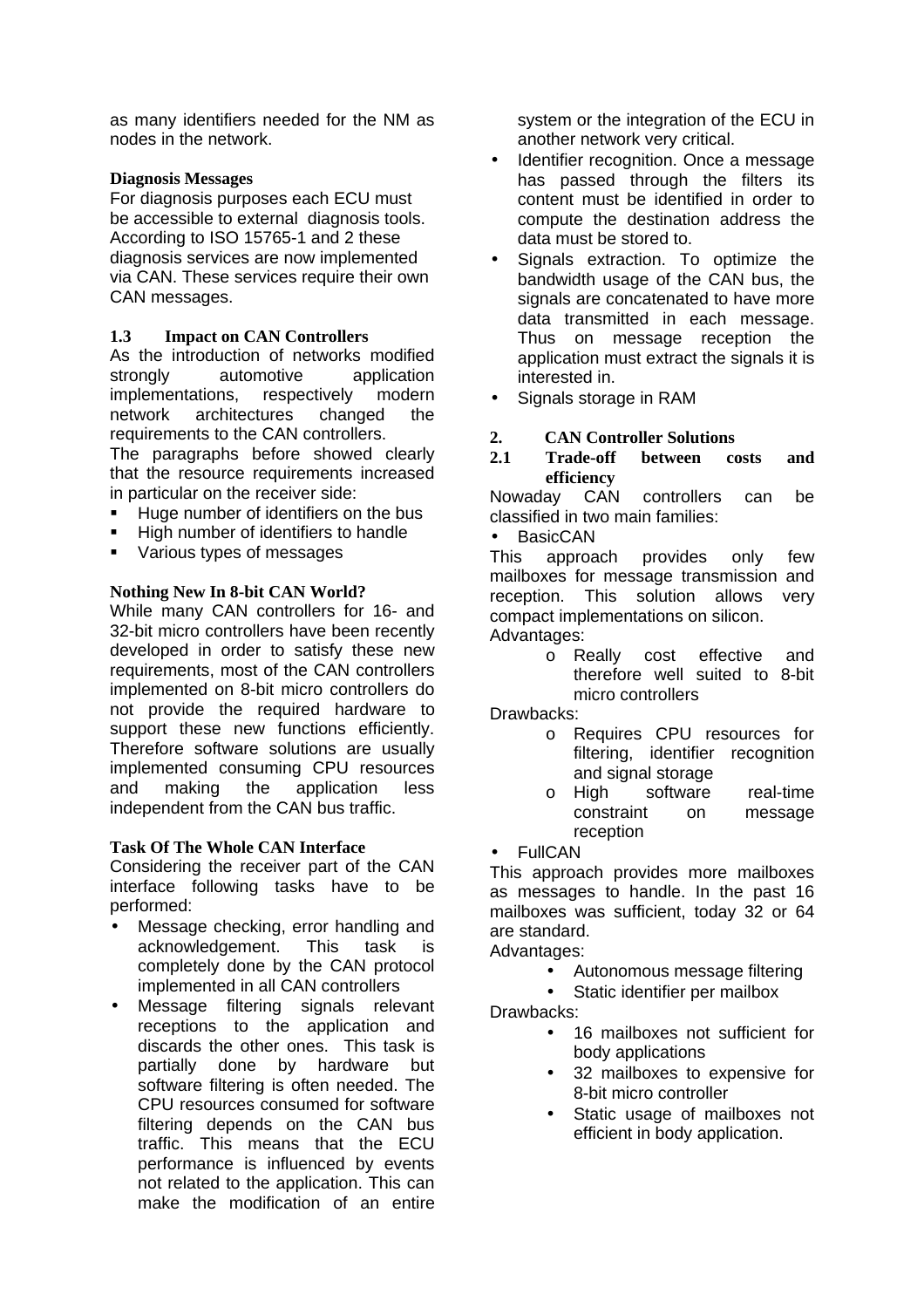### **3. BxCAN and beCAN the new CAN solutions**

As mentioned previoulsy for cost efficiency reasons an 8-bit micro controller cannot afford to have a huge fullCAN controller with 32 mailboxes. Therefore new ST's solutions are based on a BasicCAN architecture, which has been extended to fulfill body application requirements.

# **3.1 bxCAN Main Features**

The basic extended CAN - called bxCAN supports:

- Mailbox 2 Mailbox 1 ह्य $^{\prime}$ 5 CAN 2.0B Active Core Mailbox 0 Transmission Acceptance Filters Tx Mailboxes Master Control **Scheduler** Master Status Transmit Control Transmit Status **Transmit Prigrity** Receive FIFO Error Status Error Int. Enable Tx Error Counter Rx Error Counter **Diagnostic** Bit Timing Filter Mode Filter Config. Page Select Interrupt Enable Mailbox 0 1 2 Receive FIFO 1  $\frac{1}{2}$  3  $^4$ 1 **Filter** Mailbox 0 1 2 Receive FIFO 0
- CAN protocol version 2.0 A, B Active
- Bit rates up to 1Mbit/s at 8MHz
- Three transmit mailboxes
	- o Priority by identifier or FIFO
- Two receive FIFO with three stages each
- Eight scalable filters
	- o Associable to FIFO 0 or 1
	- o Identifier list feature
	- o Filter match index

Figure 1: bxCAN Block Diagram

# **3.2 CAN Core**

Although the CAN core is the heart of any CAN controller this is also the most common part. This means that all CAN cores have to be compliant with the CAN standard and from an application point of view do not differ from each other. The processor interface providing the mailboxes the filters etc. must meet the application requirements and is subject to innovations. Therefore bxCAN is based on

the BOSCH CAN core of the C\_CAN product.

# **3.3 Transmission Handling**

Three transmit mailboxes are provided to the application to set-up messages for transmission.

Three mailboxes reduce software queuing and allow deterministic transmission. The transmission Scheduler decides which mailbox has to be transmitted first according to the priority rules.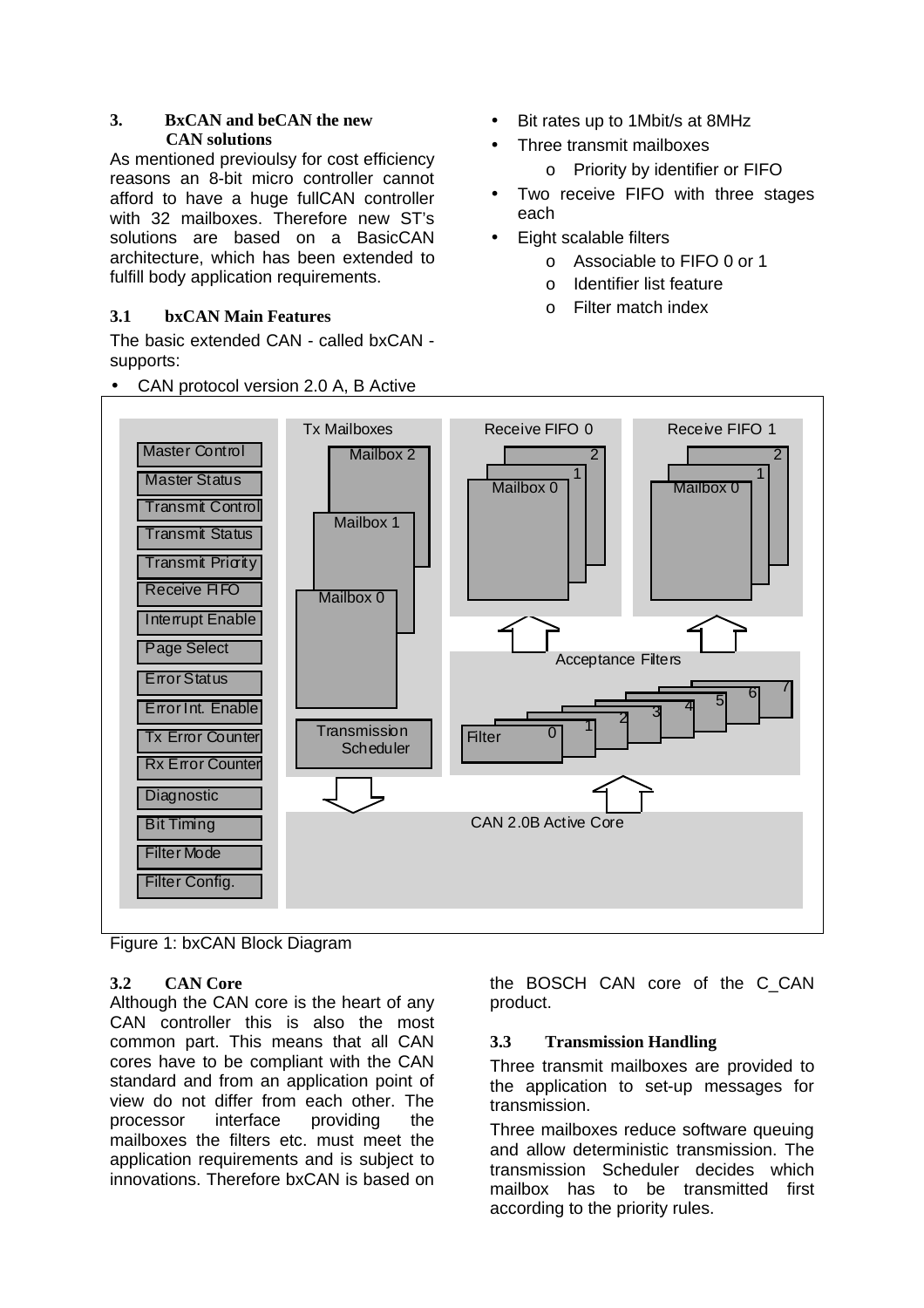## **Transmit Priority Rules**

BxCAN provides two modes for the transmit priority:

In identifier mode when more than one transmit mailbox are pending, the identifier of the message stored in the mailbox gives the transmission order. The message with the lowest identifier value has the highest priority according to the arbitration of the CAN protocol.

• In FIFO mode the priority order is given by the transmit request order. This mode is well suited for segmented transmission.

|                                                 | <b>Filter Scale Configuration</b>                   |                                                     | Filter Scale Config. Bits <sup>1</sup> |                |  |
|-------------------------------------------------|-----------------------------------------------------|-----------------------------------------------------|----------------------------------------|----------------|--|
|                                                 | One 32 Bit Filter                                   |                                                     | $FSCx = 3$                             |                |  |
| Identifier<br>Mask/Ident.                       | CFxR <sub>0</sub><br>CFxR4                          | C <sub>F</sub> xR <sub>1</sub><br>CFxR <sub>5</sub> | CFx R2<br>CFxR6                        | CFXR3<br>CFxR7 |  |
| <b>Bit Mapping</b>                              | STID10:3                                            | STID2.0RTRIDEEXID17:15                              | EXID14:7                               | <b>EXID6:0</b> |  |
|                                                 | Two 16 Bit Filters                                  |                                                     |                                        |                |  |
| Identifier<br>Mask/I dent.                      | C <sub>FxR0</sub><br>CFxR <sub>2</sub>              | CFxR1<br>CFxR3                                      | $FSCx = 2$                             |                |  |
| I de ntifier<br>Mask/Ident.                     | C <sub>rxR4</sub><br>C <sub>FxR6</sub>              | CFxR5<br>CFxR7                                      |                                        |                |  |
| <b>Bit Mapping</b>                              | <b>STID10:3</b>                                     | STID2: 0RTRIDE EXID17:15                            |                                        |                |  |
|                                                 | One 16 Bit / Two 8 Bit Filters                      |                                                     |                                        |                |  |
| Identifier<br>Mask/I dent.                      | <b>CFxR0</b><br>CFxR2                               | CFx <sub>R1</sub><br>CFx R3                         |                                        |                |  |
| Identifier<br>Mask/I dent.                      | CFxR4<br>CFxR <sub>5</sub>                          |                                                     |                                        |                |  |
| Identifier<br>Mask/Ident.                       | CFxR6<br>CFxR7                                      |                                                     | $FSCx = 1$                             |                |  |
|                                                 | Four 8 Bit Filters                                  |                                                     |                                        |                |  |
| Identifier<br>Mask/I dent.                      | CFxR <sub>0</sub><br>CFxR1                          |                                                     |                                        |                |  |
| Identifier<br>Mask/Ident.                       | C <sub>F</sub> x <sub>R2</sub><br>CFxR3             |                                                     | $FSCx = 0$                             |                |  |
| Identifier<br>Mask/Ident.                       | CFxR4<br>C <sub>rx</sub> R <sub>5</sub>             |                                                     |                                        |                |  |
| Identifier<br>Mask/Ident.<br><b>Bit Mapping</b> | C <sub>F</sub> x <sub>R6</sub><br>CFxR7<br>STID10:3 |                                                     |                                        |                |  |

# **3.4 Message Filtering**

Figure 2: Filter Scale and Configuration

One of the bxCAN's key improvements is the extended filter mechanism avoiding any message filtering by software. This pure hardware filtering makes the CPU performance independent from the CAN bus traffic. Hardware filtering:

- Saves CPU resources required for software filtering
- Eases the software development evaluation, as even if the CAN bus traffic is not well defined at the

beginning of the project, changes will not impact the CPU behaviour

**Eases the integration of this ECU in a** new system

To fulfil this requirement the bxCAN Controller provides eight configurable and scalable filters to the application, in order to receive only the messages the application needs.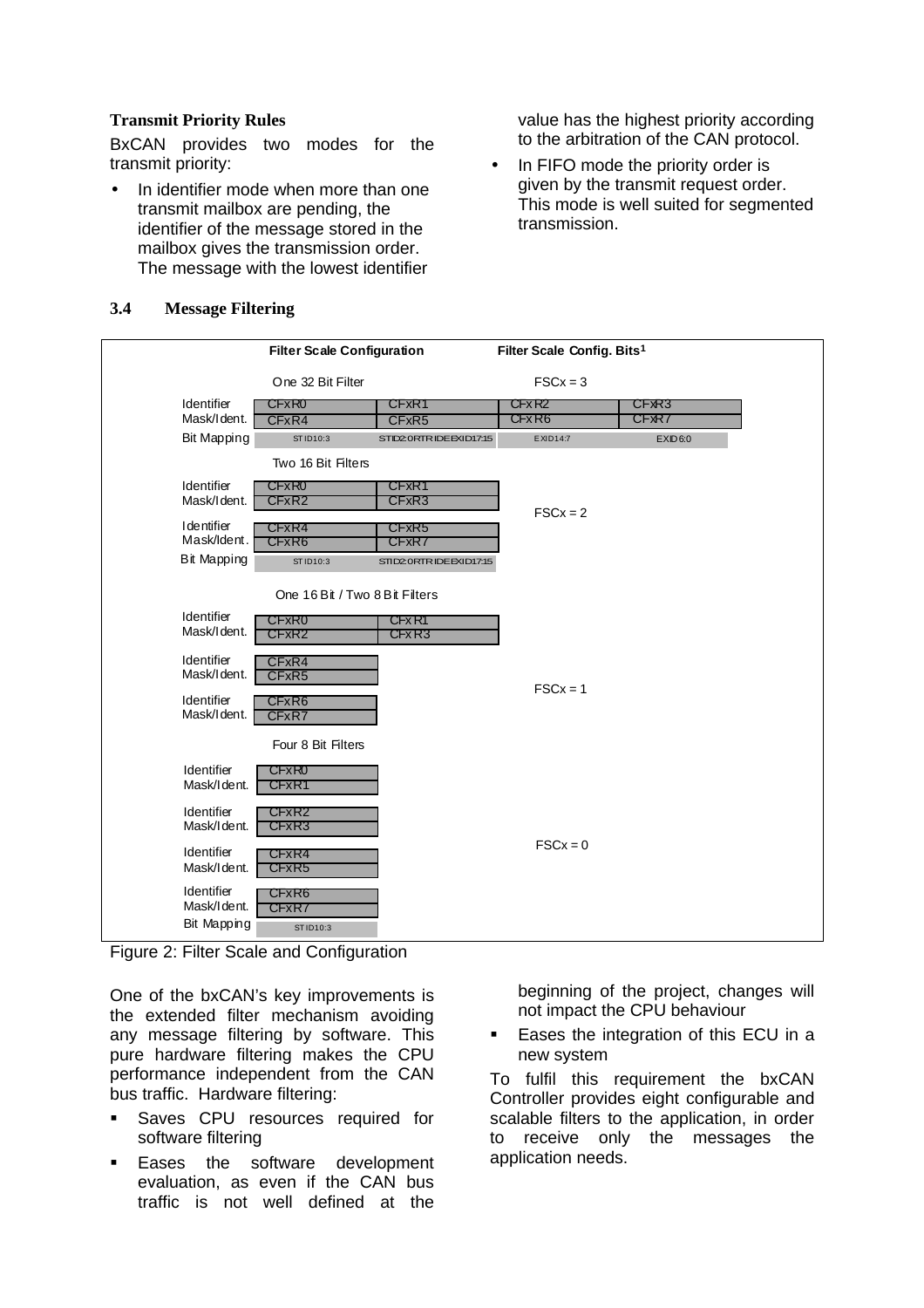### **Scalable Width**

To optimise and adapt the filters to the application needs, each filter can be scaled independently. The following combinations are possible:

- ß One 32 bit filter applying to the STDID[10:0], IDE, EXTID[17:0] and RTR bits.
- **Two16 bit filters applying to the** STDID[10:0], RTR and IDE bits.
- **Four 8 bit filters applying to the** STDID[10:3] bits. The other bits are considered as don't care.
- ß One 16 bit filter and two 8 bit filters.

Further more a filter can be configured in mask mode or in identifier list mode.

### **Mask mode**

In mask mode the identifier registers are associated with mask registers allowing specifying which bits of the identifier are handled as "must match" or as "don't care". This mode is well suited to select a

group of identifiers, for instance network management messages.

### **Identifier List mode**

In identifier list mode the mask registers are used as identifier registers. Thus instead of defining an identifier and a mask, two identifiers are specified doubling the number of configurable single identifiers. All bits of the incoming identifier must match with the bits specified in the filter registers. This mode is well suited for application messages as their identifiers are quite "randomly" distributed.

### **Filter Configuration**

While the scale and mode configuration must be done during the initialisation of bxCAN, the value of the identifiers and masks registers can be modified on the fly.



# **3.5 Reception Handling**

Figure 3: Message Filtering and Storage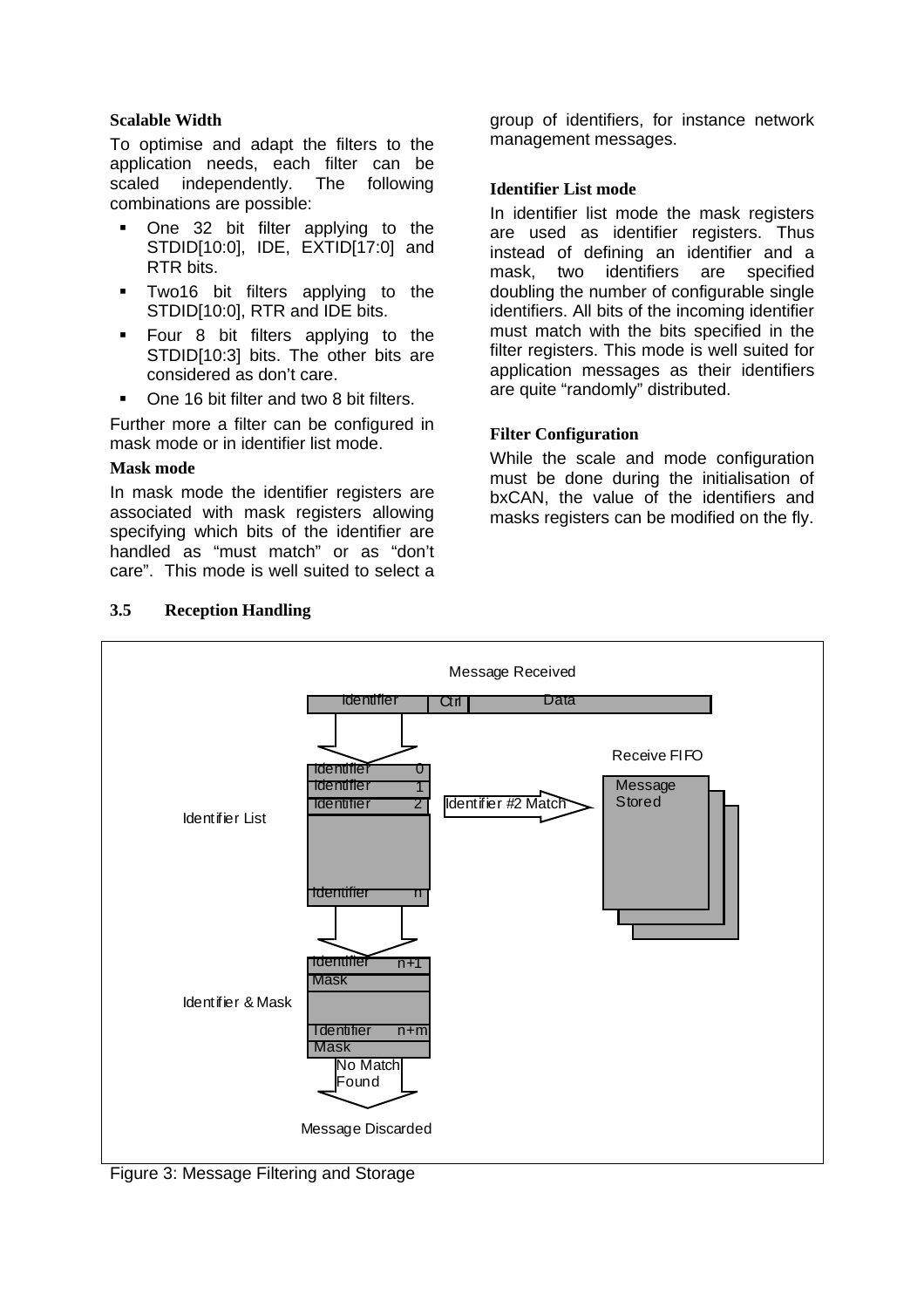For the reception of CAN messages bxCAN provides two FIFOs. Each FIFO can store 3 complete CAN messages without CPU intervention. Each filter can be independently associated to FIFO 0 or FIFO 1.

This structure reduces the real-time constraint on message reception on the application side. In order to save CPU load, simplify the software and guarantee data consistency, the FIFO is managed completely by hardware. The application accesses the messages stored in the FIFO through the FIFO output mailbox.

#### **Message Prioritisation**

A drawback of the FIFO architecture is that at reception time the application does not know the level of priority of this message. Thus all messages have to be handled with the same "urgency". To address this issue bxCAN provides two independent FIFOs. This allows differentiated handling for high priority messages and non-critical messages. This feature contributes to reduce the real-time constraint on the application.

the last but one bit of the EOF field. And it passes through the identifier filtering successfully.

### **FIFO Overrun**

The CAN core has its own message buffer and starts transferring the message to the FIFO once the message is considered as valid. Thus an overrun condition will occur if four valid messages have been received in the same FIFO but not handled by the application. Furthermore this mailbox in the CAN core guarantees that no erroneous message will overwrite a correct one already stored in the FIFO.

#### **3.6 beCAN Main Features**

The basic enhanced CAN - called beCAN - supports:

- CAN protocol version 2.0 A, B Active
- Bit rates up to 1Mbit/s at 8MHz
- Two transmit mailboxes
	- o Priority by identifier or FIFO
- One receive FIFO with three stages
- Four scalable filters
	- o Identifier list feature
	- o Filter match index



# Figure 4: beCAN Block Diagram

# **Filter Match Index**

Once a message has been stored in the FIFO the application will transfer the data to the RAM. BxCAN provides a Filter Match Index, FMI, corresponding to the index of the filter the message passed through. The FMI is stored in the FIFO with the message received. Because of their wide spread distribution, CAN identifiers cannot be immediately used as an index to the destination location of the data. The FMI provides a means

to access a receive message table directly.

#### **Valid Message**

A message is considered as valid when it has been received without error until